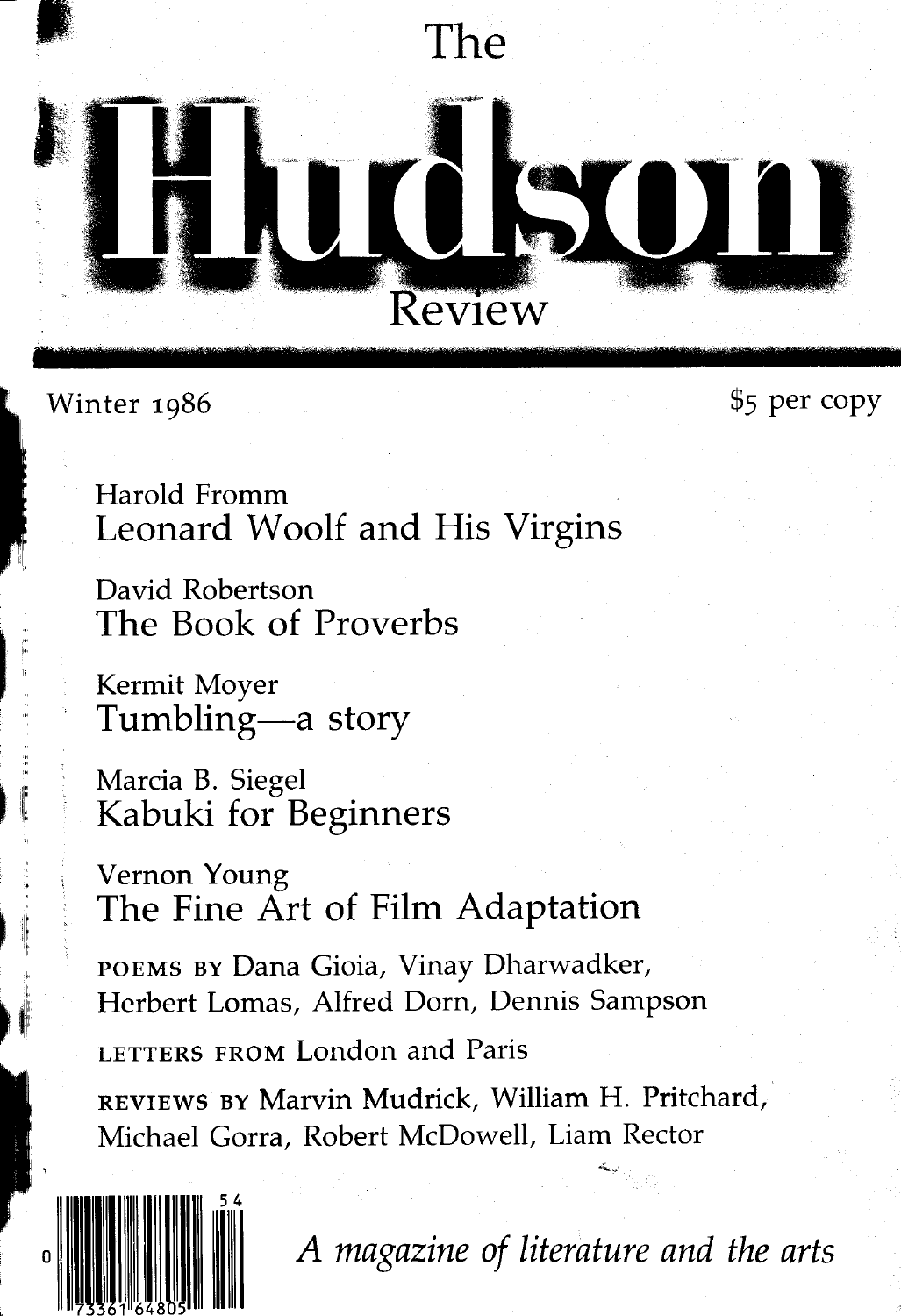## HAROLD FROMM

## Leonard Woolf and His Virgins

I

<sup>I</sup>f Leonard Woolf could be said to have a motto, it was not I the "Thoroughly" imprinted under his father's emblem of a wolfs head; rather more appropriately it would be the reiterated theme of his autobiography: Nothing Matters. "In the end," he would say again and again, "nothing matters." This apparent insouciance, however, was the mask of a pessimism and fatalism that permeated not only his life but his writings as well. Of the Sinhalese natives among whom he lived during most of his seven years in Ceylon, he wrote, "When you get to know them, you find beneath the surface in almost everyone a profound melancholy and fatalism which I find beautiful and sympathetic-just as something like it permeates the scenery and characters of a Hardy novel." Both of his own novels, The Village in the Jungle and The Wise Virgins, are amplifications of this bleak purview: they show helpless but gifted protagonists self-deluded by an appearance of free will and control which, in fact, leads to disaster.

Woolfs apparent stoicism, as reflected by the refrain that nothing matters, was the product of a sensibility that cared too much, not too little. Early in his autobiography, he writes: "When I look into the depths of my own mind (or should one say soul?) one of the characteristics which seems to me deepest and most persistent is a kind of fatalistic and half-amused resignation. I never worry, because I am saved by the feeling that in the end nothing matters, and I can watch with amusement and detachment the cruel, often undeserved but expected, blows which fate rains upon me." But he also observes: "The moment at which officially I emerged from non-existence was the early morning of November 25th, 1880. . . . In the interval between 1880 and today I have lived my life on the assumption that sooner or later I shall pass by annihila-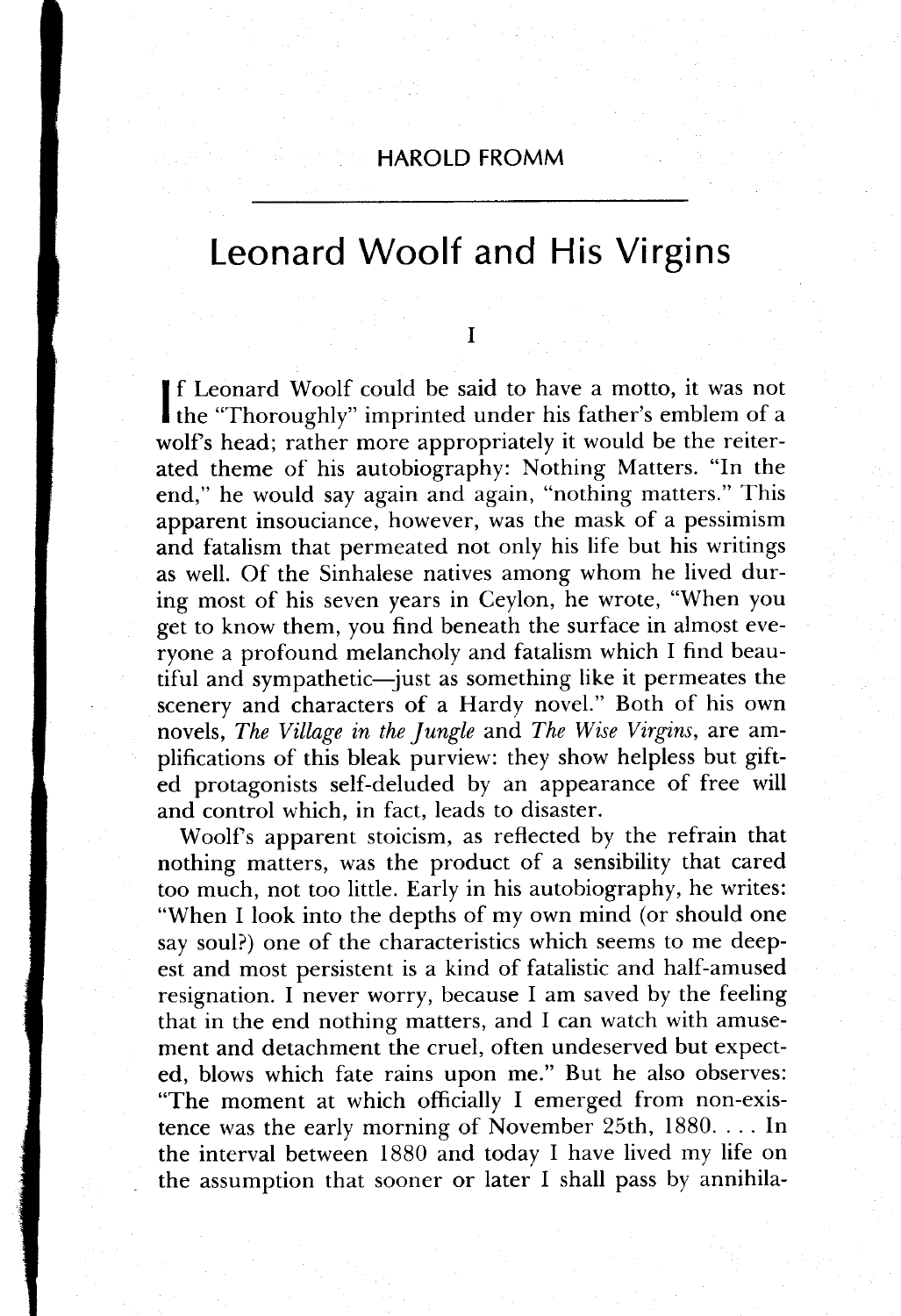tion into the same state of non-existence from which I sud-<br>denly emerged that winter morning in West Cromwell Road,<br>Kensington, so many years ago. This passage from non-exis-<br>tence to non-existence seems to me a strange a whole, an enjoyable experience." To a man who was capable<br>of enjoying life amidst a universe honed for annihilation, the<br>claim that nothing mattered was a form of whistling in the<br>dark, an anodyne in the face of man's unco Edel in his *Bloomsbury: A House of Lions*: "Behind Leonard's will to live lay a love not only of life, but of the despair of life: an eternal melancholy—as of the wailing at the sacred wall in Jerusalem for the perishable tion of disaster. Like Milton's, every stage of it was good, its beginning, its middle, and its end. To measure a life against a purely putative yardstick of perfection is common but senseless, for a life can usefully be measured only against other actual lives, against human possibility, not against the fantasies of heart's desire. And when a realistic measure is used to gauge Woolf's life, every part of it can be seen to have been<br>superior.<br>Born into a well-off middle class family with high standards

and values; inheriting splendid genes; winning scholarships to England's best schools; obsessed by the handicaps of Jewishness while enjoying only the advantages; experiencing a re-<br>markably successful career as a young civil servant in Ceylon;<br>returning to England to marry Virginia Stephen and to have<br>as his friends some of the most disti ligentsia; having a marriage that was far happier than most<br>people can reasonably expect in a post-religious age when,<br>cosmically speaking, nothing really does matter; enjoying a<br>productive life through both his wife's and tial accomplishments; and living to an old age filled with the gratifications that come from retaining one's powers to the very end and making the most of them (his autobiography, written in his eighties, is already regarded as one of the masterpieces of British lifewriting)—having, doing and enjoying these things, he was sorely misled by a fatalism that may have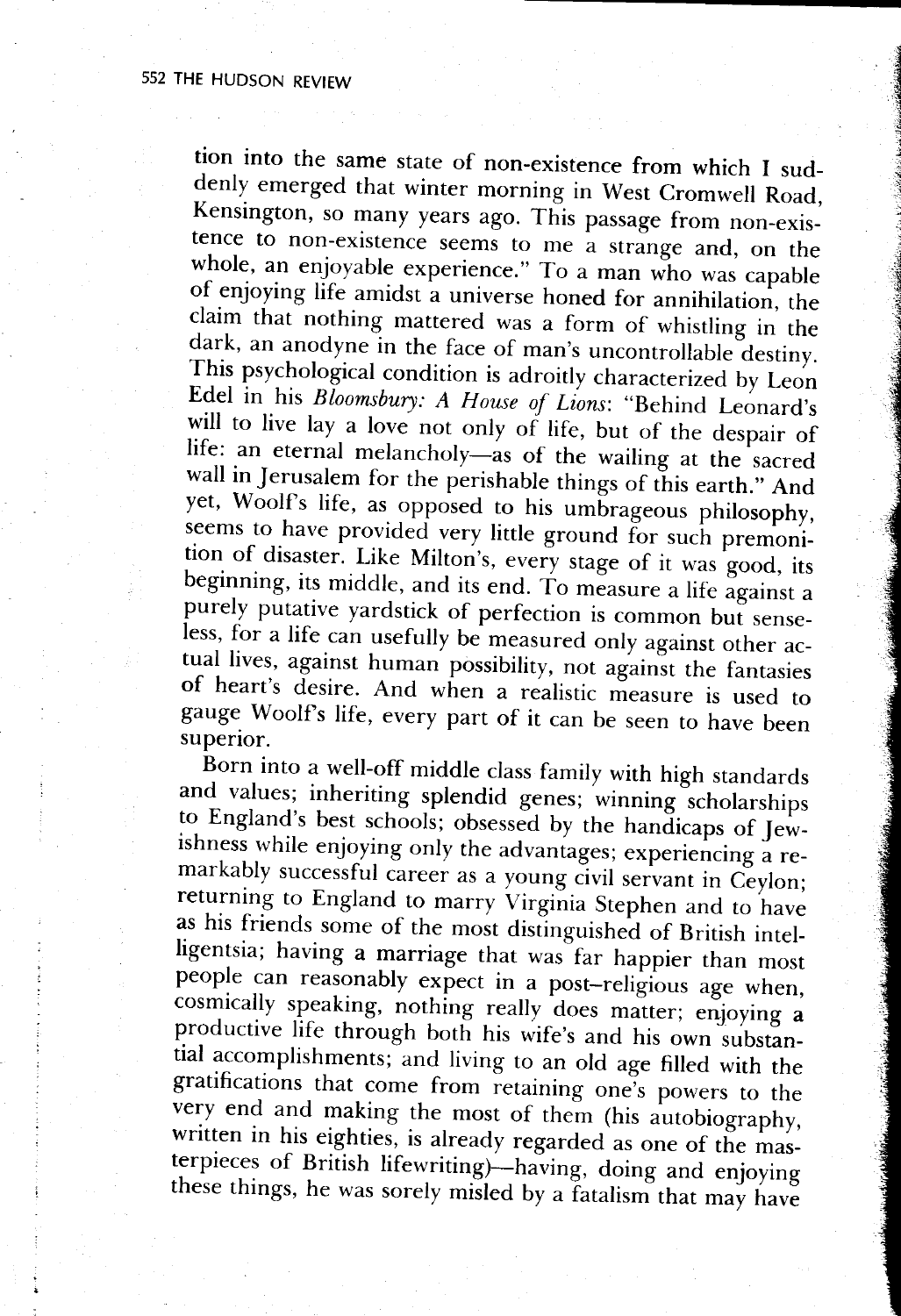applied to the rest of the world but that certainly didn't apply to him. Everything finally mattered and everything was good.

That his wife had bouts of madness, that he was afflicted with a tremens, that he endured two great wars, that his wife ended her own life-in the context of human actuality these represented no unprecedented bad luck. All these things were the inscription of mortality, and most of mankind has seen much worse. Against the dark possibilities of ordinary human existence, Woolfs life shows up as an extraordinary success, an esthetic and moral triumph over the gods who may be dead but whose capacity for unleashing horror continues unabated.

Indeed, if there are any problems with Woolf's life, they would appear to be merely posthumous. Cynthia Ozick complains that he was insufficiently Jewish and that he dominated his wife; Elaine Showalter finds that Virginia was not womanly enough to suit her program and that Leonard has to share some of the blame; Roger Poole and Stephen Trombley believe that Virginia wasn't even mad and that Leonard's patriarchal Victorianism was reponsible for his shipping her off to brutal doctors who were invested in the madness business; Phyllis Grosskurth darkly hints that Leonard had a hand in Virginia's death by drowning. Leonard, it seems, has become archvillain in a Foucaultian Power/Knowledge operetta. But his life was even better than he could have known, since he didn't live to see it taken apart and put back together again by people claiming to know how to live it better than he did.\*

Woolfs fatalism and its by-product, the protestation that nothing matters, are demonstrated with relentless and depressing intensity in his novels. Biographically speaking, this poses no problems with regard to The Village in the Jungle. The contrast, however, between the despairing conclusion of The Wise Virgins and his own life, upon which the novel draws to a considerable extent, has been a puzzle for many readers. Why, they would like to know, does the protagonist Harry Davis (the Leonard character) fail so dismally in his attempt to marry Camilla (the Virginia Stephen character) when

\* I discuss these uses and abuses of the Woolfs at length in "Recvcled Lives: Portraits of the Woolfs as Sitting Ducks," in the summer 1985 Virginia Quarterly Review.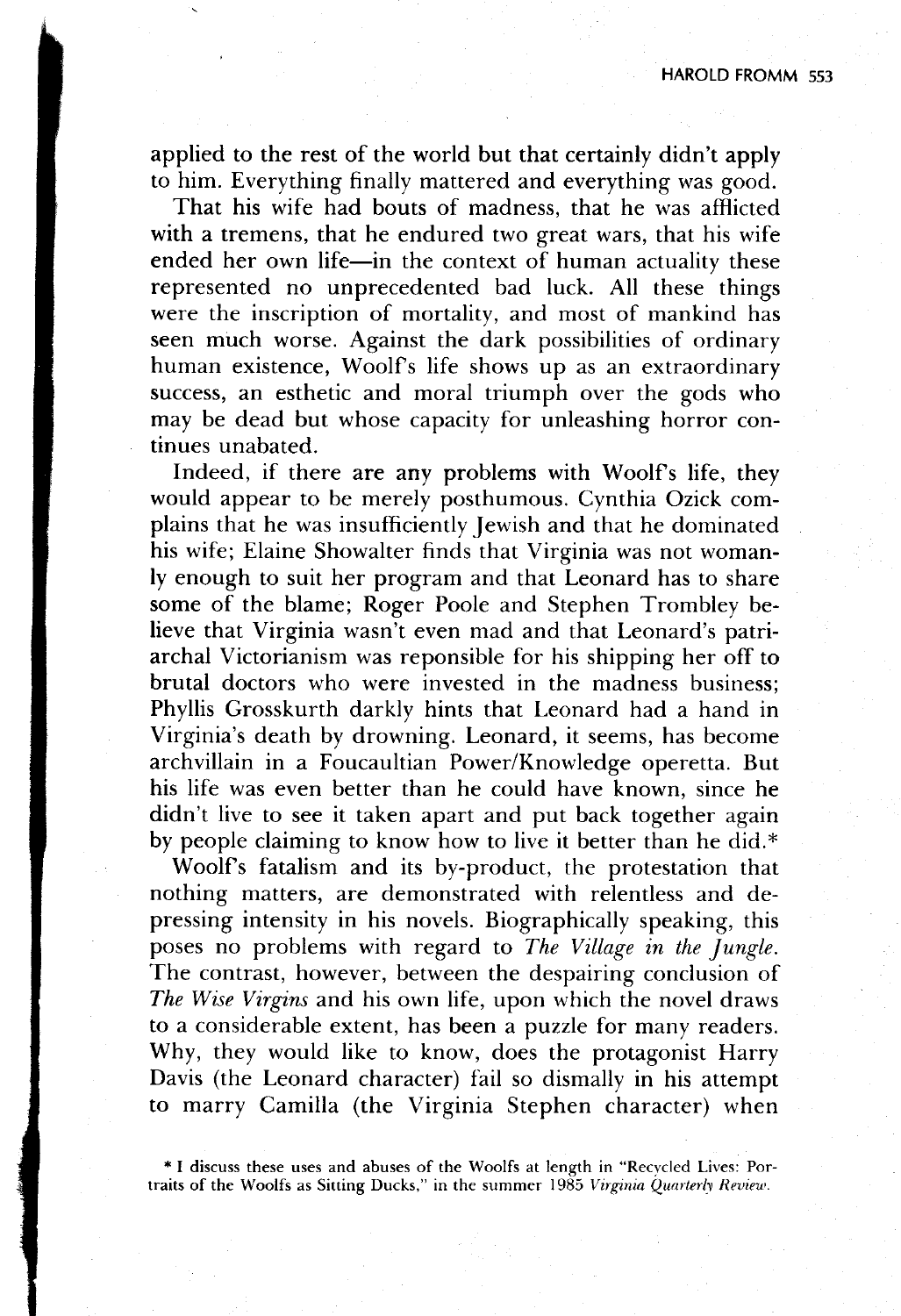## 554 THE HUDSON REVIEW

Leonard was so brilliantly successful in achieving this coup in real life? It is a question, one must add, whose answer is central to the impact that can be produced by the sort of reading of *The Wise Virgins* that is wi

 $\mathbf{d}$ s  $\mathbb{R}^2$ ;= = ,: : j

shortly after returning to London from several years in Ceylon as a major administrator for British colonialism, and the novel made its appearance in 1913. Although it is regarded as a classic in a number of specialized literary circles, it is hard to understand why such a compact masterpiece has not attained wider currency. The tale is extremely well drawn, the narrative voice masterfully controlled, the philosophical point of view provides a focus without authorial interference in the narration, and the drama is magnetically conducted to its fated catastrophe, which is really the fate of human life<br>itself. Although the early pages insist on the cruelty and evil<br>of the jungle, to an extent this characterization is belied by<br>the narrative that ensues. The ju other and better than he is. And so we feel less disgust at ani-<br>mals that kill for food than we feel at men who kill for money, sex, or power.

The village of the tale consists of only ten houses set off in a jungle clearing, with a small population of whom the princi-<br>pal are the hunter-farmer Silindu and his wife, their two daughters, and a recently acquired son-in-law (in role if not<br>strictly in law). Their individualist behavior sets them apart<br>from a collection of villagers who regard their eccentricities as<br>the cause of miscellaneous publ and have the same consequences. Thus, the daughte<br>seen as threats because they have learned to hunt by a panying their father on his outings; and the unofficial "mar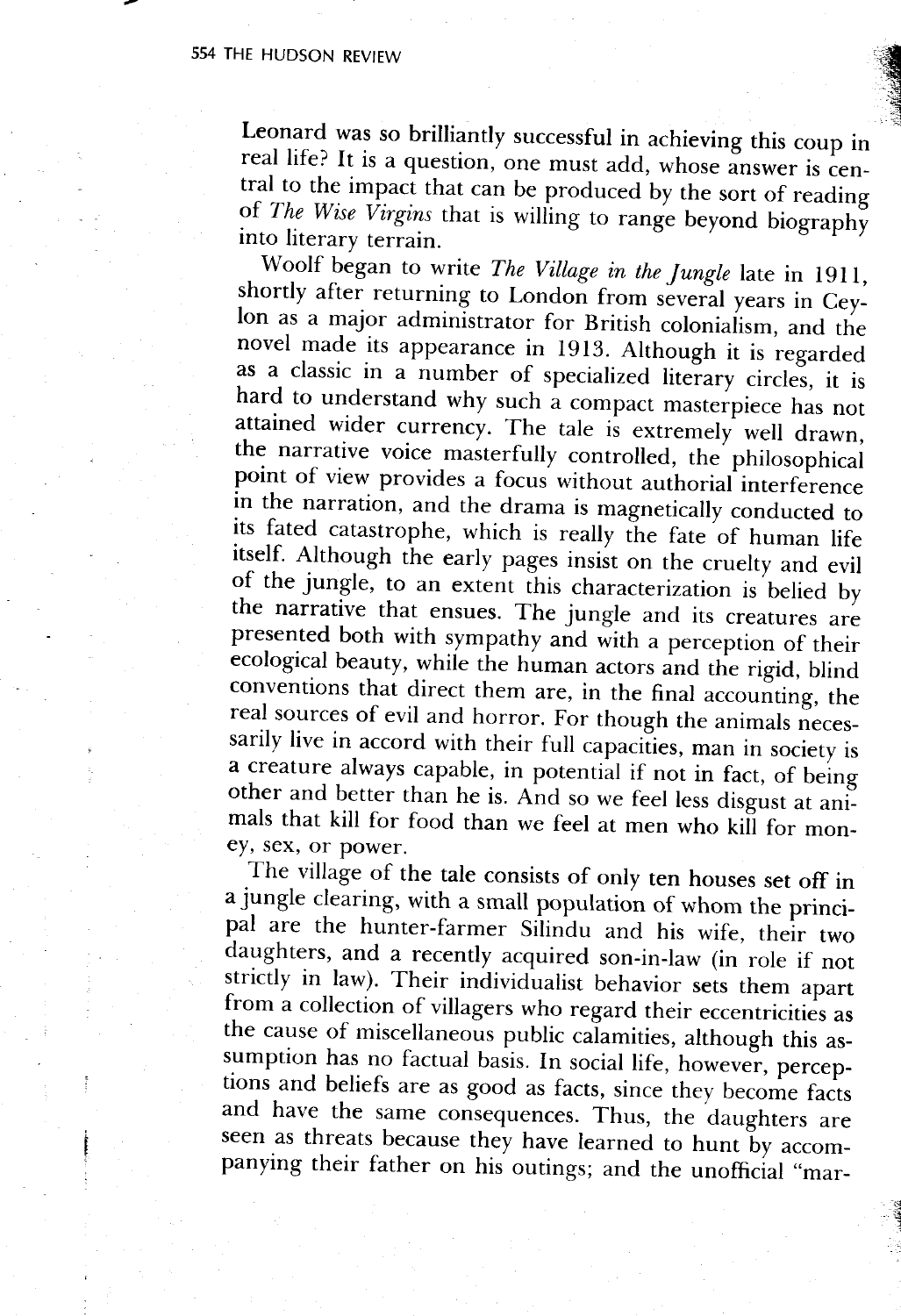riage" between the village headman's brother-in-law, Babun, and Silindu's older daughter involves a caste-difference that the villagers find unsavory. As for the younger daughter they look upon her as positively unnatural when, having been forced into a marriage with the village doctor, she leaves him after their child is born and, to make matters worse, nurtures, even suckles, a young fawn that she finds in the jungle, as if she had produced two children. In one of the novel's most shocking scenes, the villagers stone the fawn to death and the daughter perishes soon after, having lost her will to live.

Silindu's older daughter is the next victim in a plot set into motion by a sleazy creditor named Fernando who craves sex as well as cash. When she rejects his advances he contrives with the help of the village headman to have both her husband and her father accused of theft. Babun, the husband, goes to jail while Silindu is acquitted, only to murder the false accusers in a rage of impotence and despair and a desire to protect his daughter from Fernando. While Silindu and his family have been picked off one by one as a consequence of the imperatives of their history-their fate, in other wordsthe novel draws to a close in a scene almost surreal in which Punchi Menika, Babun's loyal wife, is the family's sole survivor. In a collapsing house being pressed upon by the surrounding jungle, she realizes that she is about to be destroyed by a hungry animal.

The overriding emotion of this tale is the resigned helplessness of impoverished peasants in the face of uncontrollable forces. These forces, however, are products of social life rather than rays from the determining cosmos. The superstition of the villagers is hard to distinguish from socialization itself: it consists of an uncritical acceptance of social mores, a narrowly self-interested irrationality, a distrust of unconventionality. It has little to do with a jungle or with primitive society. Added to this are the insatiable desires for money, sex, and power which direct the behavior of the petty bureaucracy of local and regional chiefs. The cumulative force of all these lusts (the word's particular multivalence is exactly right here) produces the real operating fate that determines their sordid human destinies. The occasional introspective, questioning or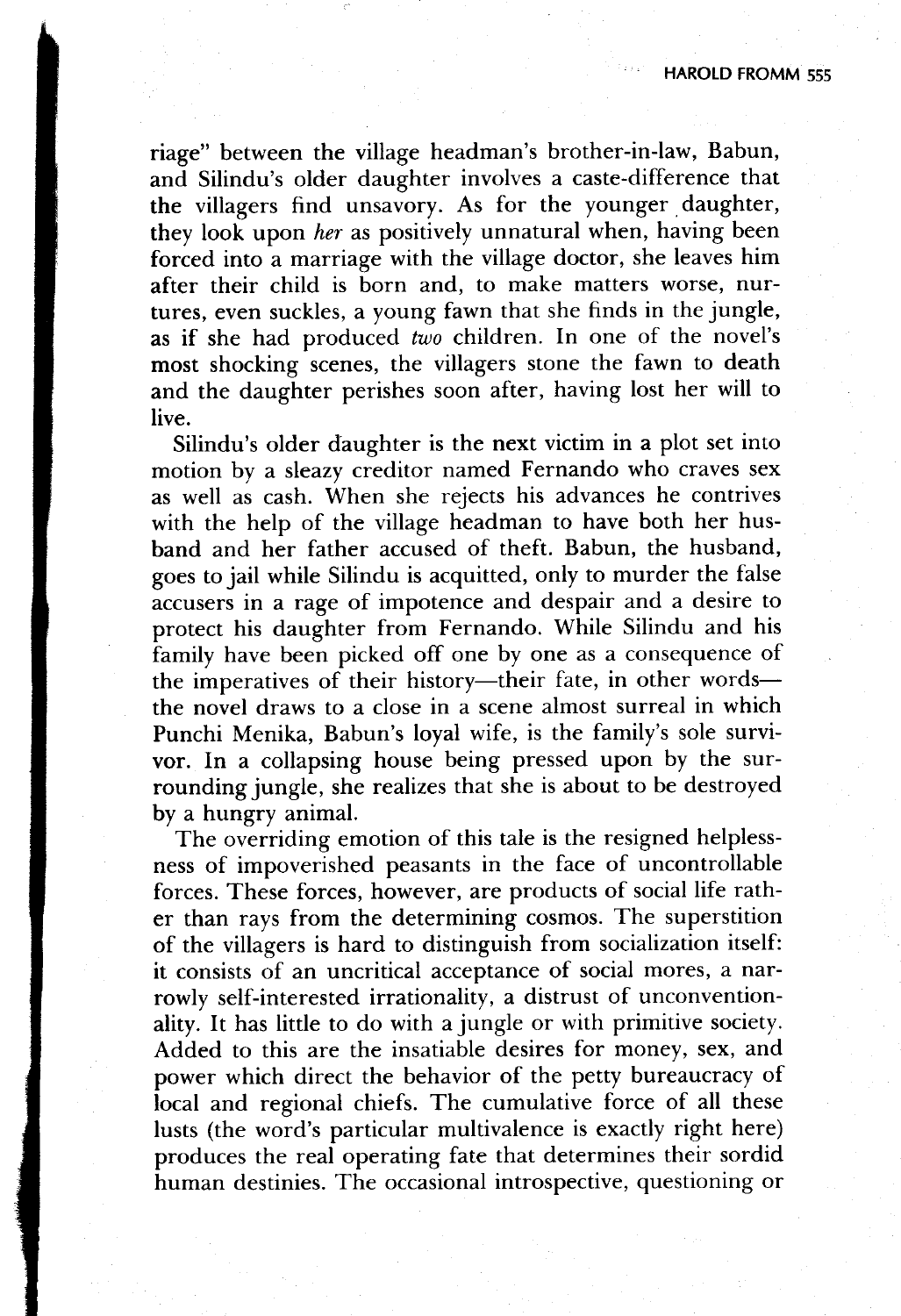.F

self-determining person who arises in this milieu-the very milieu of social life-is hardly in a position to thwart such irresistible powers, and more often than not his or her special gifts precipitate rhe catasrophe. If this network of forces is socially determined rather than god-begotten, we should not be surprised by the effects produced when we witness its action in Western suburbia, in putney outside London, to be exact. The result is a somewhat more elaborately orchestrated replay called The Wise Virgins, as the genre shifts from sophisticated folk tale to tragicomic novel of manners in the suburban marriage-market circa 1912.

€

Leonard woolfs own family home in putney is the model for the Richstead of The Wise Virgins. Although his father's early death had precipitated a move from their more affluent Kensington home in London proper, the novel presents us with a Davis family consisting of both mother and father, a son Harry and a daughter Hetty. Harry and Hetty are certainly derived from Leonard and his sister Bella, bur to claim that they are those very two would be even more inaccurate than to claim that Stephen Dedalus  $i$ s James Joyce. While it is true that Leonard's mother was greatly offended at what she took to be a portrait of herself, and while George Spater and Ian Parsons report, in A Marriage of True Minds, that "Leonard's mother and his sister Bella are treated roughly," it seems more accurate to say that the novel's counterparts are not simulacra of the originals, which may be the reason why his relatives were so offended: they took the portraits to be more literal than they actually are. Spater and Parsons add, moreover, that "Leonard treats himself equally harshly."

The novel tells the story of the newly arrived Davis family, who are Jews, and the growing friendship with their neighbors, the Garlands, who are suburban Anglicans. We witness a short period in the life of the intellectual and rebellious Harry, who yearns to leave the suffocating philistinism of Richstead society and become a member of the Bloomsbury circle of Camilla Lawrence, derived, of course, from the fam\_ ily and friends of Leslie stephen. As he falls more and more deeply in love with camilla, he is increasingly frustrated by her lack of sexual interest in him. At the same time, he is carrying on an ambiguous guru-student relationship with young Gwen Garland, who is dazzled by his penetrating criticisms of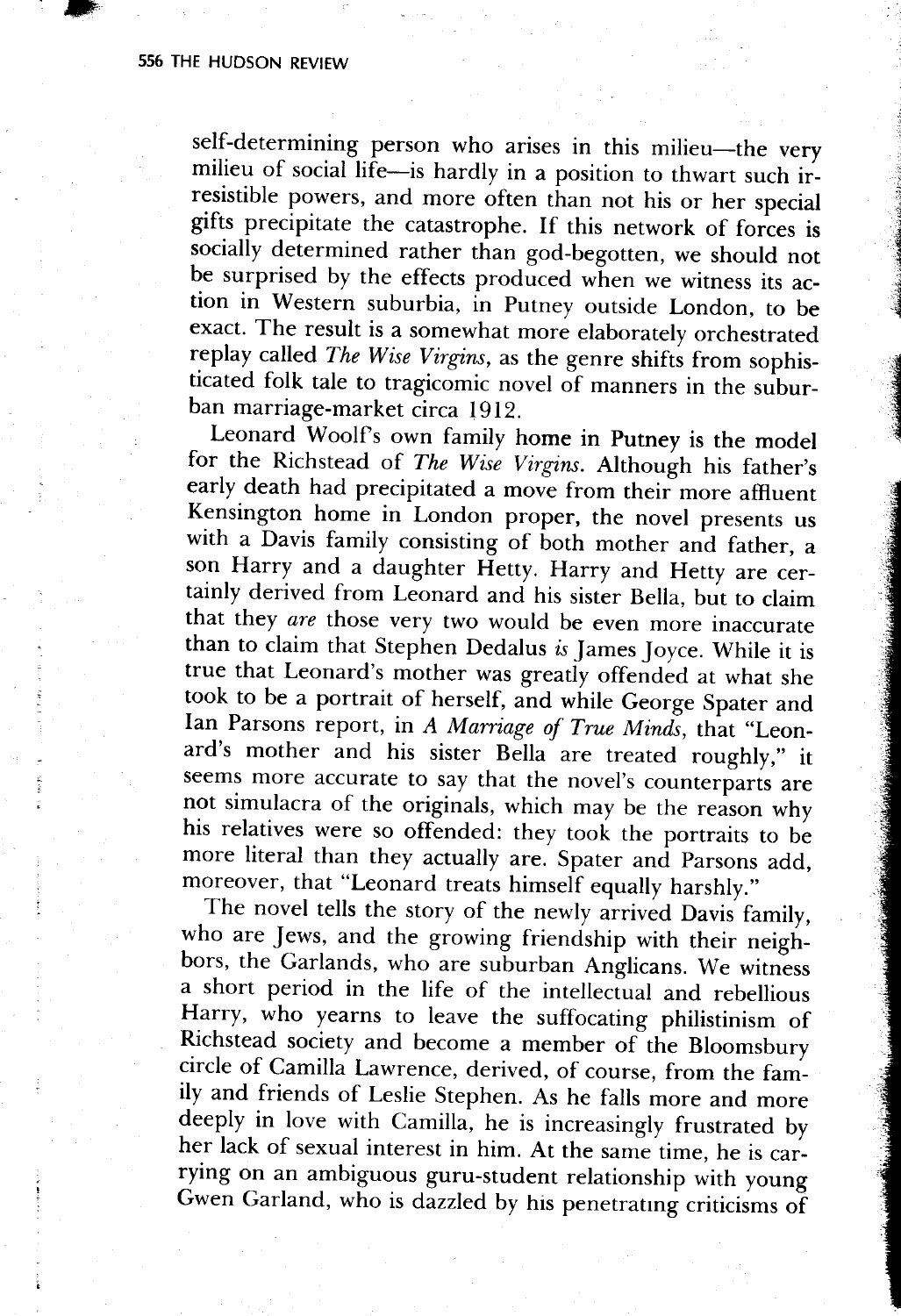her mundane suburban existence. As their relationship becomes increasingly eroticized, they are driven to each other for sexual gratification, as a consequence of which Harry finds himself forced into a loveless marriage and the loss of Camilla Lawrence.

Surrounding The Wise Virgins are a host of problems and mysteries. Though one can only speculate about why Leonard Woolf began to write such a novel within a few months of his marriage to Virginia Stephen in 1912, the question is worth considering in view of the surprising fact that unlike their real life counterparts, Harry and Camilla do not get married at the end. That he wrote his second novel at this time may well be accounted for by his economic circumstances after resigning from the Ceylonese civil service in 1911 with the hope of marrying Virginia. But the psychological atmosphere that induced Leonard to write about his marriage at almost the same time it was taking place, and in such altered terms, has remained unclear. His failure to discuss The Wise Virgins in his autobiography, apart from a passing reference, suggests that the conflict it created with his family left a bitter taste in his mouth. He did not allow it to be reprinted after its l9l4 appearance, nor was it published in America at all until 1979, under very different circumstances.

Thus, only a small body of critical response now exists, and most of it is unfavorable, though "platitudinous" might be a better word, since those who bother to attend to the novel at all keep making the same unsophisticated use of it as biographical source material. Spater and Parsons reflect the prevailing tone when they say, "Its interest today is in its portrayal of character, since the principal actors are Leonard and Virginia." (Though when Parsons writes by himself in his 1979 introduction to the novel, he is more enthusiastic.) Leon Edel treats it similarly in his book on Bloomsbury, while in an essay on The Wise Virgins, he dismisses the novel as "trivial" in a disappointingly inattentive reading of it as fiction. Even Selma Meyerowitz, in her full-length account of Woolf and his writings for Twayne, uses it mainly as biographical material, while grudgingly assenting to its "compelling development of the three main characters-Harry, Camilla, and Gwen-and some strikingly poetic description."

As biographical source, however, the novel is unreliable for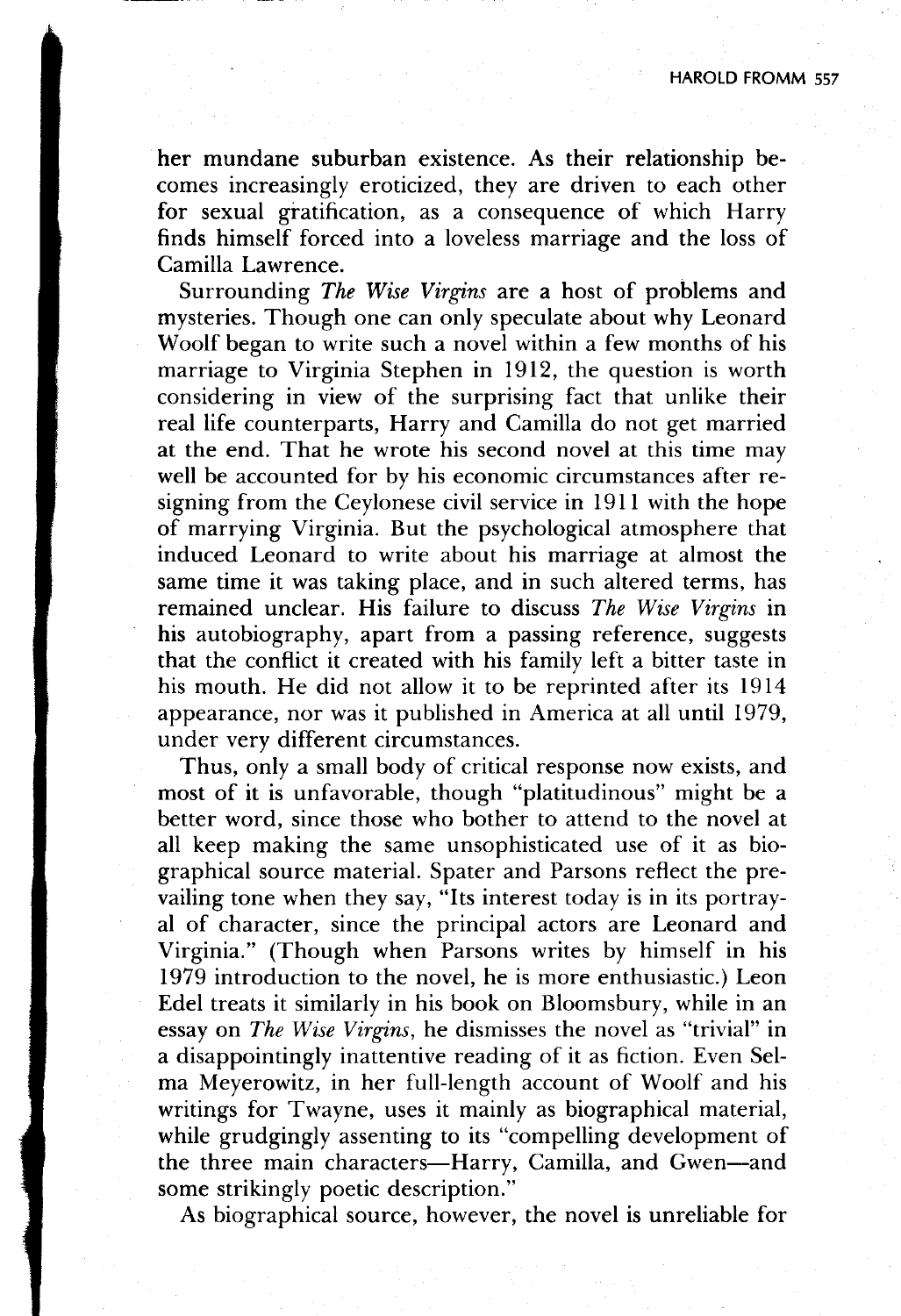the very reason that it is fiction. Harry, for example, is so aggressive, cynical and moody, so much at odds with the received assessment of Leonard, that the attempt to reconcile the two either falsifies his character in life or tears the novel to shreds. The task of the critic, however, is to explain why the characters and events of the novel differ from their sources in real life-not to explain these differences away or, even worse, explain why they really are accurate representations of their sources when in fact they are not. A demonstration case of the absurdities that follow from these latter courses can be seen in Roger Poole's programmatic book on Virginia Woolf, in which he prefers not to discuss aspects of the novel that might undermine his political interest in throwing mudpies at Leonard.

When The Wise Virgins is examined as a novel, however, a new entity altogether confronts us. Instead of the bits and pieces of biography that heretofore dominated the scene, we become aware of a theme and point of view that hold all of this material together as fiction. Leon Edel threatened to open things up when he finally asked but did not correctly answer the question: Who are the wise virgins? To answer that question correctly would go a long way toward revealing the thematic glue that makes this work a coherent-and sometimes powerful-philosophic novel of manners, a compact Bildungsroman. After all, its contemporary relatives are Joyce's A Portrait of the Artist as a Young Man and Lawrence's Sons and Lovers. No busts of the gods would crash to the ground if Woolfs novel were acknowledged as their cousin.

 $\mathbf{H}$ 

Right from the first page of The Wise Virgins analogies are made between the jungle life that Woolf had recently left and the civilized suburbia to which he returned, setting the tone for a view of life as predetermined by powerful and irrational forces beyond individual control. That Richstead seems unmenacing only serves to underscore the forces behind the unwitting traps that human beings set for themselves via culture internalized as vague desires.

The Garland family-a widowed mother and her four "vir-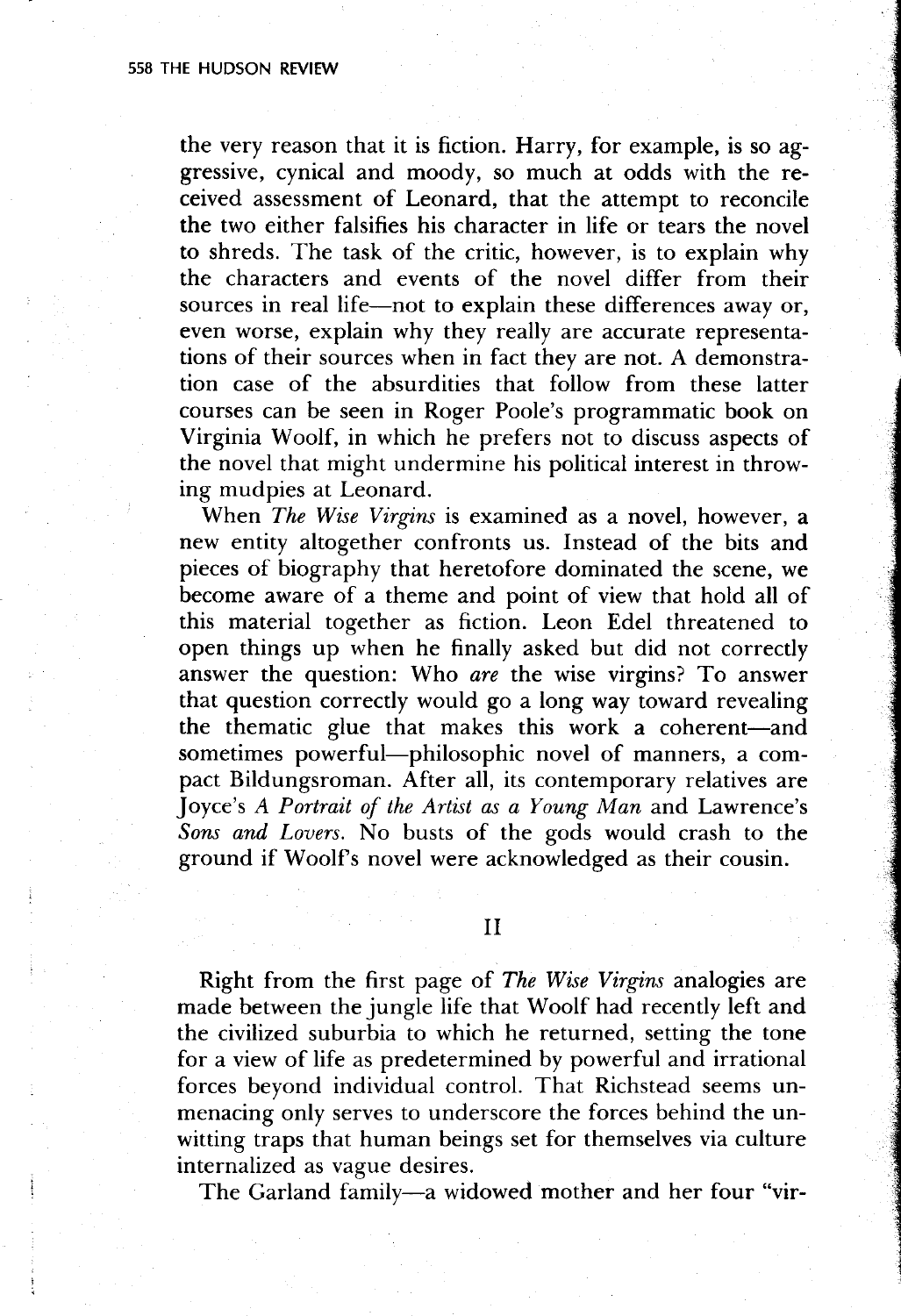gin" daughters-are getting to know their new neighbors, the Davises, who are just settling in. Harry is an artist, whose visits to art school serve the author as a pretext for acquainting him with Camilla Lawrence and her father, sister and friends, who distill much of the character and circumstances of Leslie, Virginia and Vanessa Stephen and their circle of Bloomsbury intellectuals. Harry, like a Proserpine commuting back and forth between the worlds of light and darkness, gradually makes his way into this Parnassian circle, the goal of his quest. But the task of the novel is to show how and why Richstead ordinariness—which he desperately hates—claims him in the end.

Although three of the Garland daughters seem merely peripheral, all four of them are indispensable to the working out of the novel's surprising web. Each exists in relation to the institution of marriage, Ethel and Janet as spinsters, May and Gwen as incarnations of nubility. Ethel, at 37, is universally regarded as a cheerful, pathetic and identity-less old maid, suited only to tea parties and volunteer work, now that life-in the form of a husband-has passed her by. Even to Harry's ruminating intelligence, Ethel is a puzzle. "What's she at? What does she think or feel? Is she satisfied with life, to go on like that year after year until she dies? She seems somehow to be cut off from all reality." On the other hand, when the two families dine together at a hotel, Harry is baffled "to notice that at dinner the only one to be really natural and comfortable was Ethel. She was not more talkative nor more silent than usual; always ready with her gentle smile. . . . in a silence infinitely more easy and reassuring than the rattle of Hetty's conversation. Her eyes never wandered, horribly fascinated by the forty eyes at the other tables; they never had to drop hastily or turn away flurried only to catch and drop before another pair of strange eyes; they were fixed in quiet abstraction-upon what?" On still another occasion when only Ethel appeared calm and natural, Harry thought to himself, "A foolish virgin." Ethel, it seems, is a dilemma.

Janet, somewhat younger, is both more and less of a puzzle.

She was one of those female "sports" born into so many families in the 'eighties. . . . She played golf perpetually, tried to drop her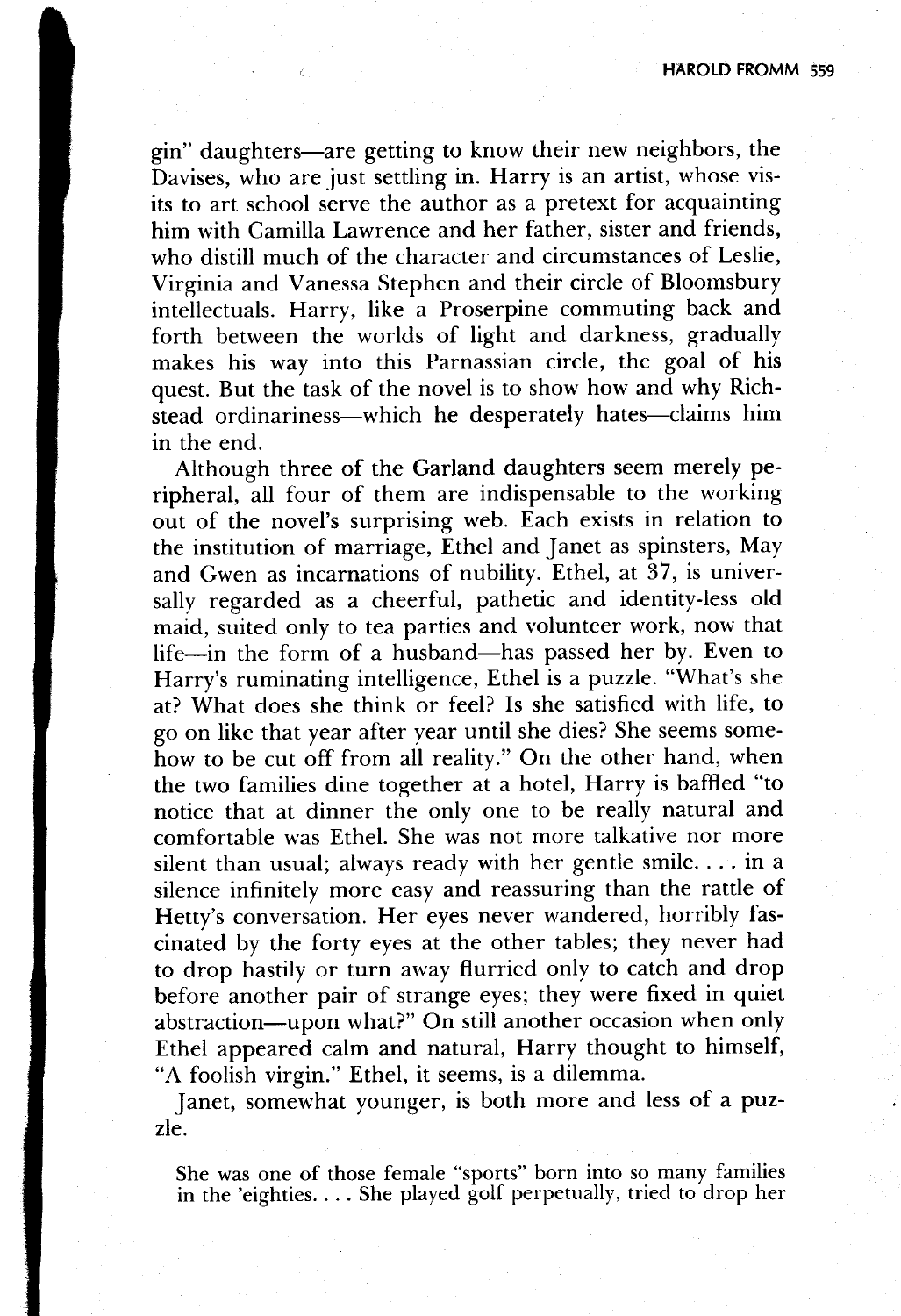;<br>; t :<br>:<br>: r

f

g's, and dressed in pleasant, rough grey tweeds. Hanging like<br>Mohammed's coffin between the nineteenth and the twentieth Mohammed's coffin between the nineteenth and the twentieth<br>centuries, between the soft, subservient femininity of Victorian<br>women and the new woman not yet fully born, she compromised<br>with life by finding it only in the op

After Harry meets her, he remarks to Gwen, "Janet? she's a dear. . . . One doesn't pity Janet, she's a lusus naturae, she's happy. She's ancient Greece, Hermaphrodite, the soul of a young man of twenty in a woman of thirty."

> da . .H 'I q .d **\$2.600**

i! **Controllector** 

'' and '' and a second and a

.<br>أما

€

Addogit May is important for the novel, she is herself of<br>little interest beyond her personification of middle class nubil-Although May is important for the novel, she is herself of ity. Destined to marry a boring and fatuous clergyman (who is perfectly in tune with the suburban environment scorned by Harry), she and her tiresome husband will doubtless be popular residents of Richstead, reflecting as they do the respectabilities of bourgeois society. For Harry, May and her marital longings represent the culturally determined ordinariness that he cannor abide and from which it is his principal occupation to escape, preferably to the society of the Lawrences in Bloomsbury.

Gwen, the last of the daughters, suffers from the self-dramatized immortal longings of late adolescence and finds in Harry's dour, cantankerous, and anti-social posturings the answer to her romantic prayers. She devours his knowing comments about their world, reads with perplexity the Dostoyevsky and Ibsen that he recommendi, and begins to see her bourgeois family life as commonplace and boring. But underneath it all, she is a realist whose motivation is ultimately to succeed in a conventional suburban environment. For all her flirting with "liberation" and Harry's exotic program for life, the music to which she is dancing is the same  $\check{\rm R}$ ichstead serenade as her sister May's. Sex and marriage, not Ibsenist new womanhood, heads the hidden agenda-and it's not very hidden.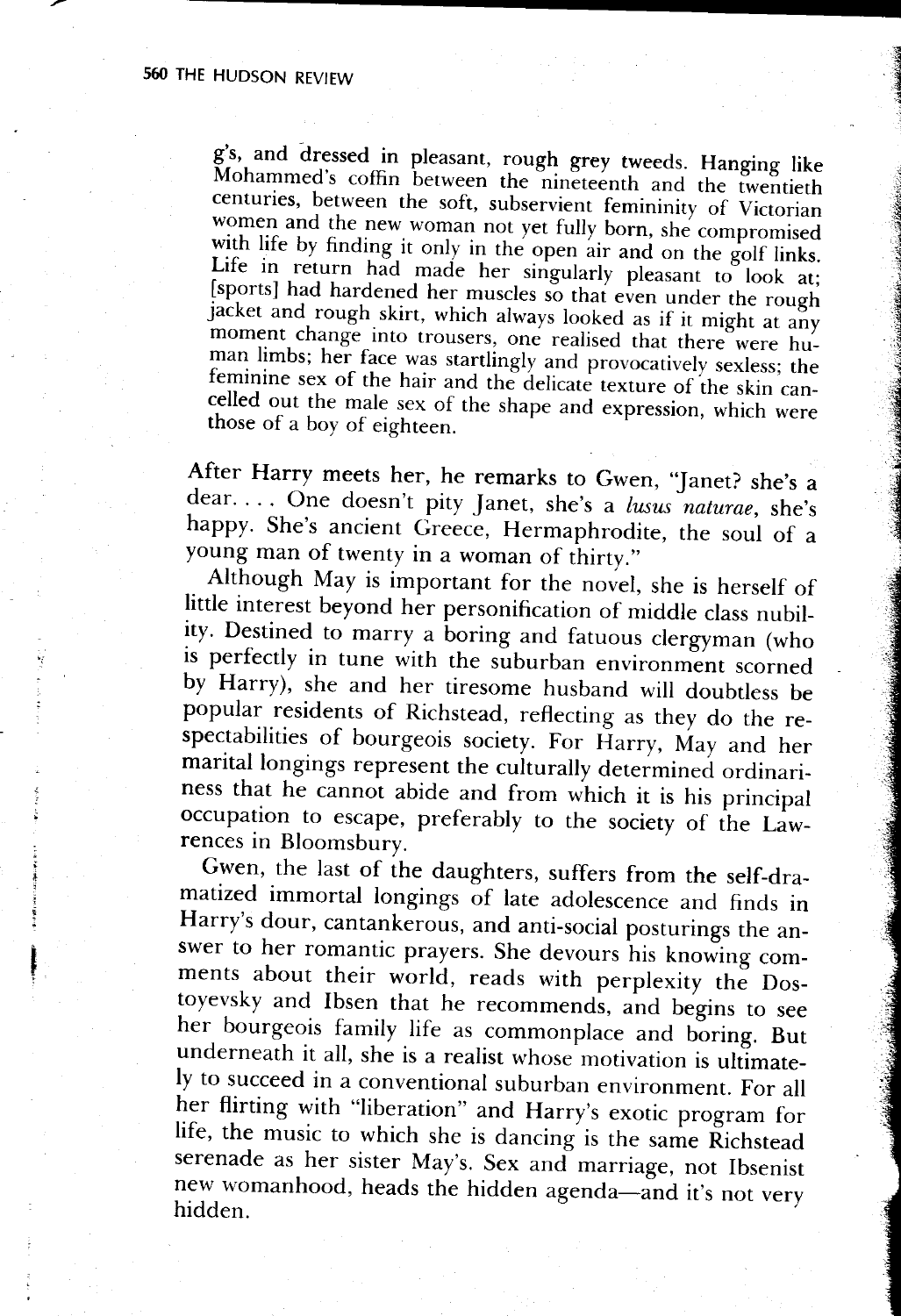Harry is a surprisingly moody, brash, and even boorish young intellectual whose soul feeds on Continental literature, with Ibsen providing the serio-comic obbligato against which the plot is played out. Harry's alternations between stubborn silence and noisy fulmination against philistines, anti-Semites and suburban morality strike a sharp contrast with the Leonard Woolf of the autobiography, by then of course a venerable sage. But even Leonard's youthful letters to Lytton Strachey from Ceylon, among others, present us with a personality whose resemblance to Harry's is only in potentiam. Leonard indeed had elements of character that could have transformed him into a Harry under other circumstances, perhaps, but which erupted in force only on special occasions. Leonard's sister Bella confirms this view in Spater and Parsons' report that "she saw in Harry Davis all Leonard's 'less pleasant characteristics magnified to the nth power.'" She added (to Leonard), "If you had made-or would make-Harry really yourself you would make a fine thing of him." This assessment is particularly helpful in dealing with the problematic relation of Leonard to Harry-and autobiography to fiction—when reading The Wise Virgins.

Harry's obtrusive Jewishness, which is brandished at every inopportune moment, has been an insuperable stumbling block for many readers. Duncan Wilson, in his book on Woolfs political career, is one of the few who are calm enough about it to note that there is little sign of this Jewish unease in the autobiography, though Spater and Parsons do point out that Judaism had little real weight in his life. Although Woolf is always conscious of his Jewish roots and refers to them with an ambiguous satisfaction in the autobiography, he had little patience with religion in general or with folk sentimentality in particular. He connects the best qualities of his intellectual sensibility with Jewish tradition but at the same time he refuses to wear any mark of Cain, a specialty that he bestows on Harry instead.

Thus, Harry's obsession is all the more enigmatic. His constant anticipation of being treated as a scapegoat causes him to exhibit the very sort of baiting behavior most likely to elicit anti-Semitic retaliation. Yet even after such repeated ravings as "I'm a Jew, I tell you-I'm a Jew," or "We [Jews] wait hunched up, always ready and alert, for the moment to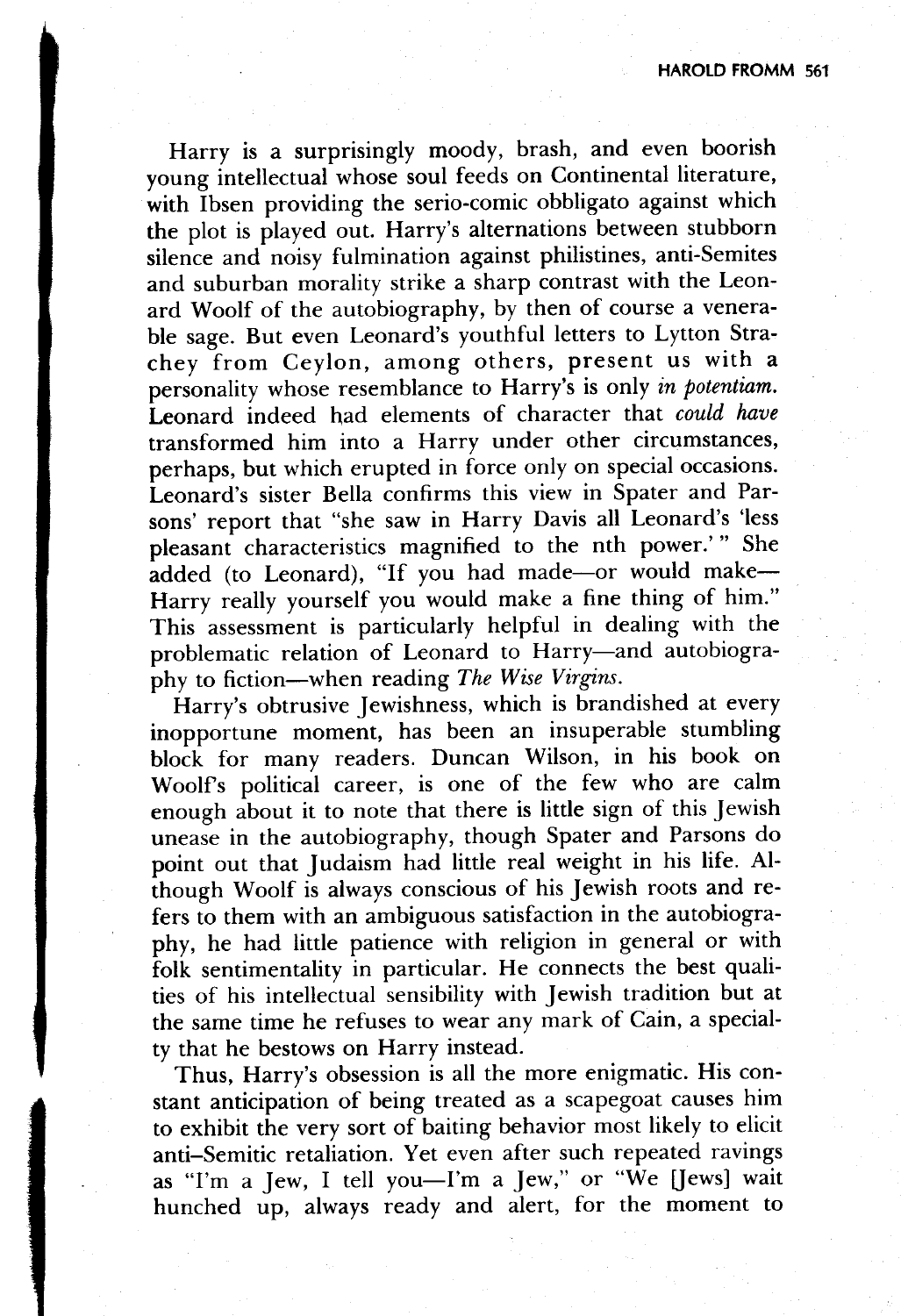spring on what is worthwhile," he is consistently well-received by the friends he cares about the most. Woolf's delineation of Harry, far from being a self-portrait, makes a certain kind of Jew look bad. And in this, his purpose seems at one with that of Philip Roth: to castigate, from an insider's privileged position, the moral deficiencies of his own people.

Although some readers' attempts to equate Leonard with Harry in this regard are grossly defective, there is another area in which such an equation can be fully supported: the novel's sexual intensity. Neither the autobiography, nor The Village in the Jungle, nor Quentin Bell's recollections of Leonard in his biography of Virginia Woolf offers anything to contradict this impression of Leonard as a highly sexualized being. Harry's libidinous restlessness, often reminding us of Stephen Dedalus, provides a pervasive tattoo throughout The Wise Virgins. When Harry calls to mind the ambiance of Camilla's presence we almost feel that we are somewhere in Joyce's Portrait: "He liked to recall the purity of her face and her voice; the remoteness of a virgin, he said to himself. When one knows the coarseness and tortuousness of one's own mind, the foulness and ignobleness of one's own thoughts, he used to think to himself, such purity of beauty is almost frightening. One longs to be intimate with it, but is there any point of contact?"

This contrast between the sensuality of Harry and the "purity" of Camilla is at first a serious obstacle in the way of Harry's otherwise intense pleasure from Camilla's wonderful imagination and intelligence. In conversation with Arthur Woodhouse, another member of the Bloomsbury circle (modelled after Clive Bell), Harry responds most feelingly to Ar-<br>thur's frustration at Camilla's coldness. Arthur's outcry. "They don't realize that we've got bodies," perfectly expresses Harry's own suffering, a suffering that eventually leads him into his disastrous liaison with Gwen Garland. Camilla's letter of response to Harry, after his expression of love and proposal of marriage (a letter bearing more than a casual resemblance to Virginia's well-known reply to Leonard's marriage proposal), sets forth the polarities as she experienced them: "I want love, too, and I want freedom. I want children even. But I can't give myself; passion leaves me cold. . . . And then